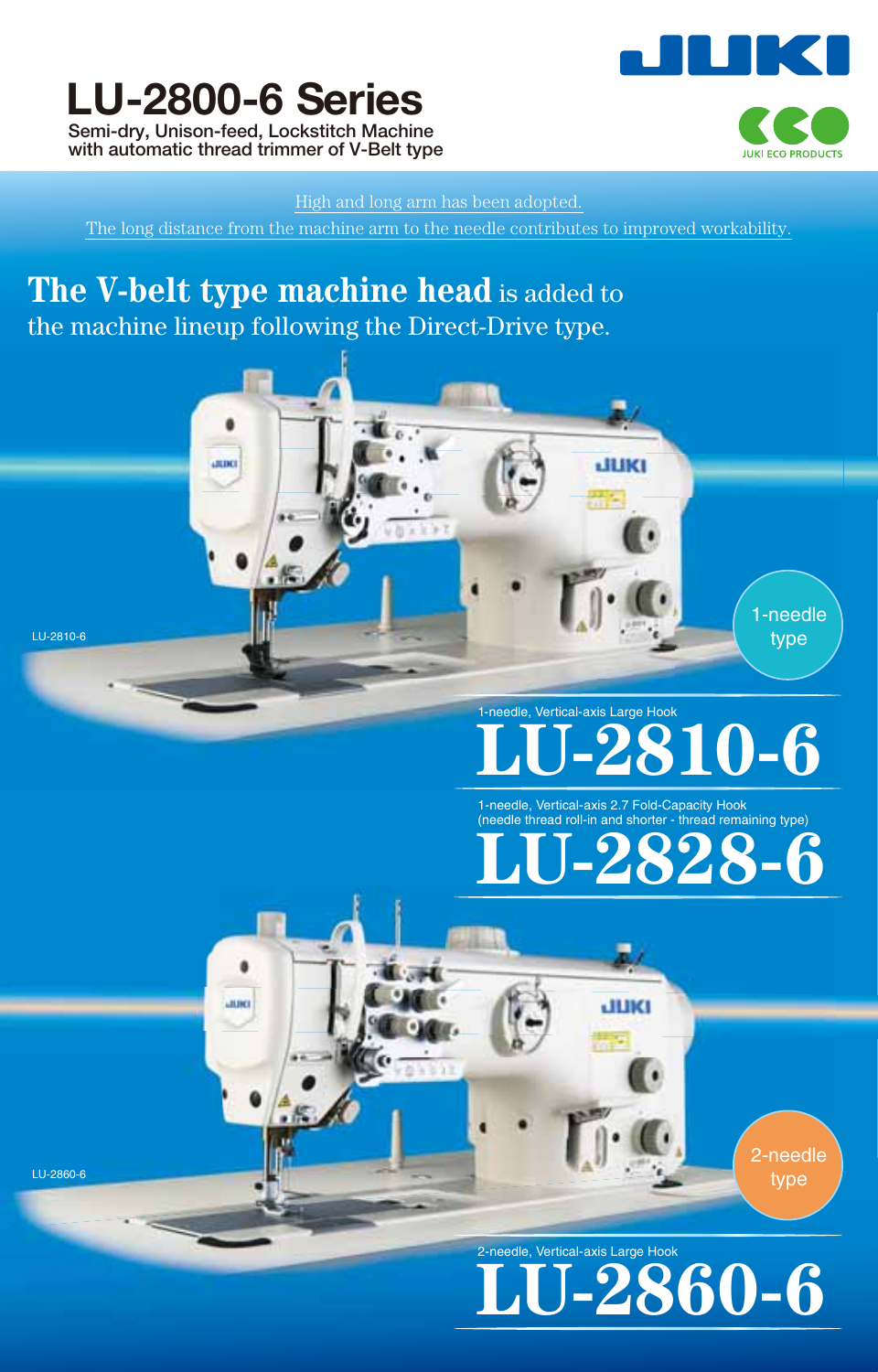



The long distance from the machine arm to the needle contributes to improved workability

# Dramatically advanced availability for material











## **Beautiful finished seams**

The thread trimming mechanism has been completely renewed. The industry's shortest remaining thread length achieved by trimming the thread close to the fixed knife at the last stitch (condensed stitch). (The length of remaining needle thread is 5mm)







High and long arm has been adopted. The machine is suited to the sewing of car seats, sofas and bags. It is a sewing machine provided with dramatically improved workability and functions which are required for sewing large products and extra heavy-weight materials.



**LU-2828-6** 

## **The shorter-thread trimming mechanism (needle thread roll-in and shorter-thread remaining type)**

**Double tension provided as :** 

**standard**

# $(1)$   $(2)$   $(3)$   $(4)$   $(5)$   $(6)$

### **Walking-foot/presser-foot alternating vertical movement mechanism**

## **Stitch length can be changed over among different lengths.**

**Eccentricity of the feed driving cam is adjustable.**

## **New bobbin thread spool device New lubrication system**



## **Multi-functional 6-string switch 2.0 / 2.7 fold-capacity hook**



Semi-dry, 1-needle, Unison-feed, Lockstitch Machine with Vertical-axis 2.7 Fold-Capacity Hook (needle thread roll-in and shorter-thread remaining type)

> The sewing machine with a thread trimmer is provided as standard with a 2-pitch dial. One unit of this sewing machine is able to sew different sewing lengths since the sewing length can be instantaneously changed over.

# Functions for improving seam quality and workability.

**LU-2810-6** Semi-dry, 1-needle, Unison-feed, Lockstitch Machine with Vertical-axis Large Hook



**LU-2860-6** Semi-dry, 2-needle, Unison-feed, Lockstitch Machine

> This is a high-performance machine which no longer requires thread picking at the beginning and end of sewing.



driving cam has been enabled. As a result, the sewing machine is able to perform sewing with the feed that is best-suited to the material and thread used. It is no longer necessary to prepare other subclass model sewing machines.

A presser bar height of 20mm is achieved when using the automatic presser bar lifting lever. Thanks to this feature, the process of joining leather and heavy-weight sponges, which are usually used as materials for expensive sofas, can be carried out with ease.



Lubrication system is powerful and stable even low speed.

In addition to the one-touch type reverse feed switch, a multi-functional 6-string switch is also provided.

①Alternating vertical movement of the walking foot and presser foot changeover ②Automatic reverse feed stitching prohibition ③One-stitch correction ④Stitch length changeover ⑤Tension disk No.1 open/close ⑥Needle thread clamp

The adopted feed mechanism makes up less variance of the balance of the alternating vertical movement amounts. The maximum presser foot lift is 9mm which can be adjusted with ease by the large dial on top of the machine head.

A dual-tension is provided as standard responding to the sewing with thick thread under a higher tension When the needle thread clamp at the beginning of sewing is turned ON, the needle thread is no remained on the front side.

New bobbin thread spool device is no neccessity of winding thread manually. The spool device easy starts winding thread just by setting the bobbin.

With the adoption of this vertical-axis 2.0 / 2.7 fold-capacity hook, the frequency of bobbin thread winding is reduced, promising sewing work of increased efficiency. The hook which can be adjusted with screw amout of needle guard contact to needle.